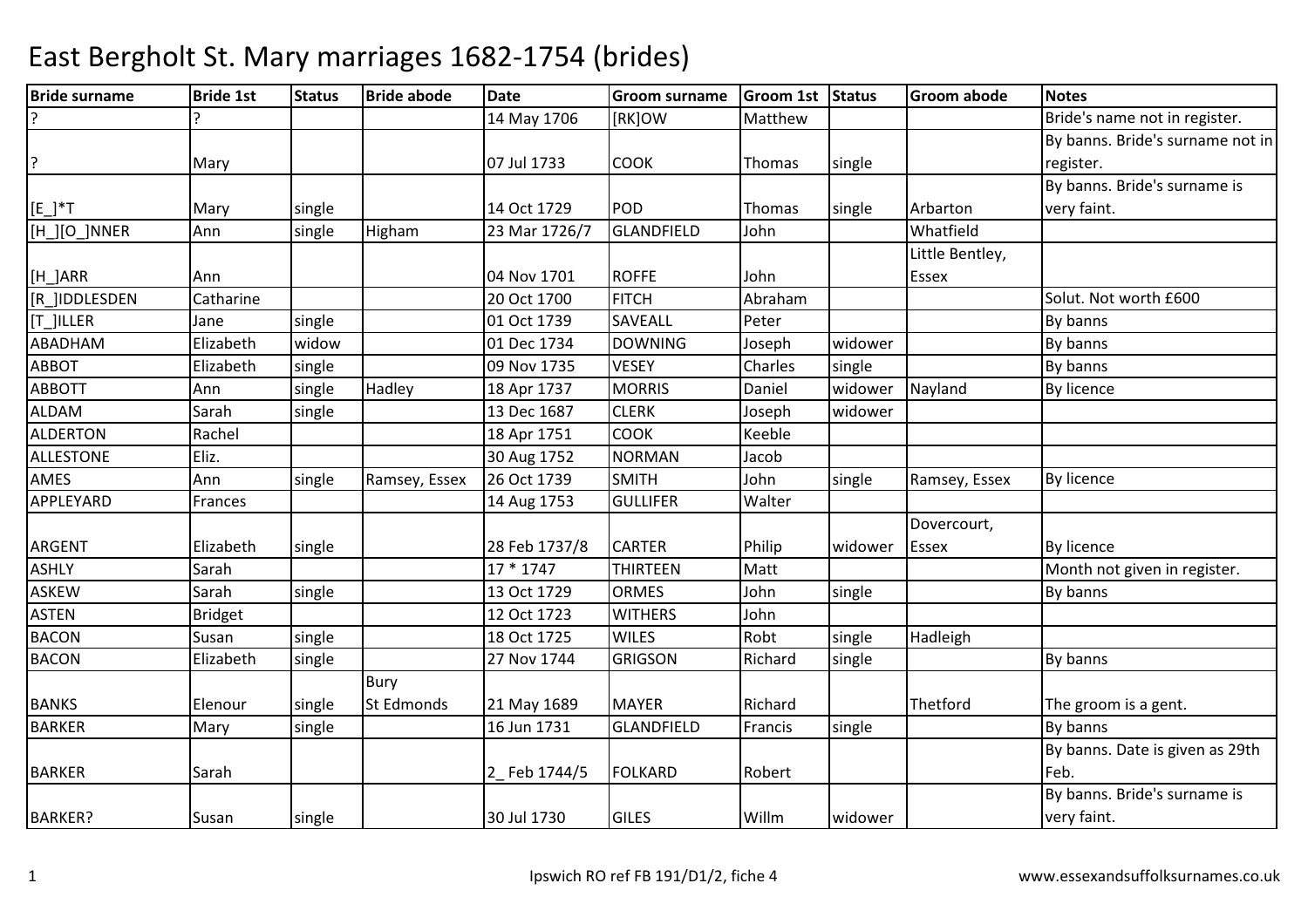| <b>Bride surname</b> | <b>Bride 1st</b> | <b>Status</b> | <b>Bride abode</b>  | <b>Date</b>   | <b>Groom surname</b> | Groom 1st Status |         | <b>Groom abode</b> | <b>Notes</b>              |
|----------------------|------------------|---------------|---------------------|---------------|----------------------|------------------|---------|--------------------|---------------------------|
| <b>BEDFORD</b>       | Eliz.            |               |                     | 05 Aug 1753   | <b>ABBOT</b>         | Wm               |         |                    |                           |
| <b>BIGGS</b>         | Sarah            | single        |                     | 21 Jul 1709   | <b>SHERING</b>       | Thomas           | widower |                    |                           |
| <b>BIGSBY</b>        | Elizabeth        | single        |                     | 09 Apr 1724   | <b>WEST</b>          | John             | single  |                    |                           |
|                      |                  |               | Bentley,            |               |                      |                  |         |                    |                           |
| <b>BIGSBY</b>        | Margaret         | widow         | <b>Suffolk</b>      | 07 May 1735   | <b>BAKER</b>         | Thomas           | single  | Copdock            | By licence                |
| <b>BINES</b>         | Hannah           | single        |                     | 16 Aug 1718   | <b>GRIMSY</b>        | Jno              | widower |                    |                           |
| <b>BIRCH</b>         | Sarah            |               |                     | 23 Apr 1682   | <b>CONINGESBURY</b>  | Humphry          |         |                    |                           |
| <b>BIRD</b>          | Ann              | single        |                     | 06 Jan 1736/7 | <b>COOK</b>          | Henry            | single  | Little Horsely     | By licence                |
| <b>BISHOP</b>        | Elizabeth        | single        | <b>St Mary Elms</b> | 25 May 1713   | PIT                  | William          | single  |                    |                           |
| <b>BOLDERO</b>       | Frances          | single        |                     | 21 Nov 1697   | <b>GRIMES</b>        | William          | widower |                    |                           |
| <b>BOON</b>          | Elizabeth        | single        |                     | 17 Feb 1684/5 | <b>FAIRBROTHER</b>   | Joseph           | widower |                    |                           |
| <b>BOULDER</b>       | Thomasin         |               |                     | 20 Sep 1723   | <b>PEAK</b>          | John             |         |                    |                           |
| <b>BOULDER</b>       | Martha           | single        |                     | 08 Nov 1724   | <b>LAFORD</b>        | Ralph            | single  |                    |                           |
| <b>BOYDEN</b>        | Susan            | single        | Ipswich             | 02 May 1742   | RAINSBERGH           | Laurence         | single  | Ipswich            | By licence                |
| BRACKE[C_]T          | Hannah           |               |                     | 12 Jan 1746/7 | <b>RAVEN</b>         | Saml             |         |                    |                           |
| <b>BRACKET?</b>      | Ann              | single        |                     | 01 Oct 1727   | WATSON?              | John             | single  |                    |                           |
| <b>BRANSON</b>       | Mary             | widow         | Brantham            | 30 Nov 1710   | <b>BRACKETT</b>      | John             | widower | Roydon             |                           |
| <b>BRASIER</b>       | Frances          |               |                     | 01 Jul 1722   | PERRYMAN             | Tho.             | widower |                    |                           |
| <b>BRET</b>          | Sarah            | single        |                     | 01 Nov 1702   | <b>GLADDEN</b>       | Thomas           | single  | Chatisham          |                           |
| <b>BRET</b>          | Elizabeth        |               |                     | 21 Dec 1712   | <b>BISHOPP</b>       | Abraham          |         |                    |                           |
| <b>BRETT</b>         | Alice            | widow         |                     | 27 Dec 1705   | <b>EASTERSON</b>     | William          | widower |                    |                           |
| <b>BRIGHT</b>        | <b>Bridget</b>   |               | Ipswich             | 30 Mar 1704   | RIDNALL              | Francis          |         | Ipswich            | By licence                |
| <b>BROWNRIG</b>      | Mary             | single        |                     | 24 Jan 1716/7 | <b>THIRSBY</b>       | William          | widower |                    |                           |
| <b>BRUNNING</b>      | Elizabeth        |               |                     | 27 Nov 1701   | <b>TIMPALY</b>       | John             |         |                    | Solut. Mr John Timpaly.   |
| <b>BU[XR]TON</b>     | Elizabeth        | single        |                     | 31 Oct 1740   | <b>CLARK</b>         | Thomas           | single  |                    |                           |
|                      |                  |               | Trinity,            |               |                      |                  |         | Beerchurch,        |                           |
| <b>BURRIDGE</b>      | Sarah            |               | Colchester          | 26 Aug 1750   | <b>HAZELTON</b>      | Richd            |         | <b>Essex</b>       |                           |
| <b>BURSTON?</b>      | Ann              | single        |                     | 19 Oct 1729   | <b>EDMUNDS</b>       | Thomas           | widower |                    |                           |
| <b>BUTCHER</b>       | Ann              | single        | Wicks, Essex        | 07 Dec 1742   | <b>BURGESS</b>       | James            | widower | Wicks, Essex       | By licence                |
| CAGE                 | Millisent        | widow         |                     | 27 Mar 1744   | <b>THIRTEEN</b>      | Matthew          | single  |                    | By banns                  |
| <b>CARTER</b>        | Elizabeth        |               |                     | 05 Nov 1722   | <b>KEY</b>           | Samuel           |         |                    |                           |
| <b>CASON</b>         | Alice            | widow         |                     | 22 May 1705   | <b>HARLY</b>         | James            | single  |                    | The groom is a shoemaker. |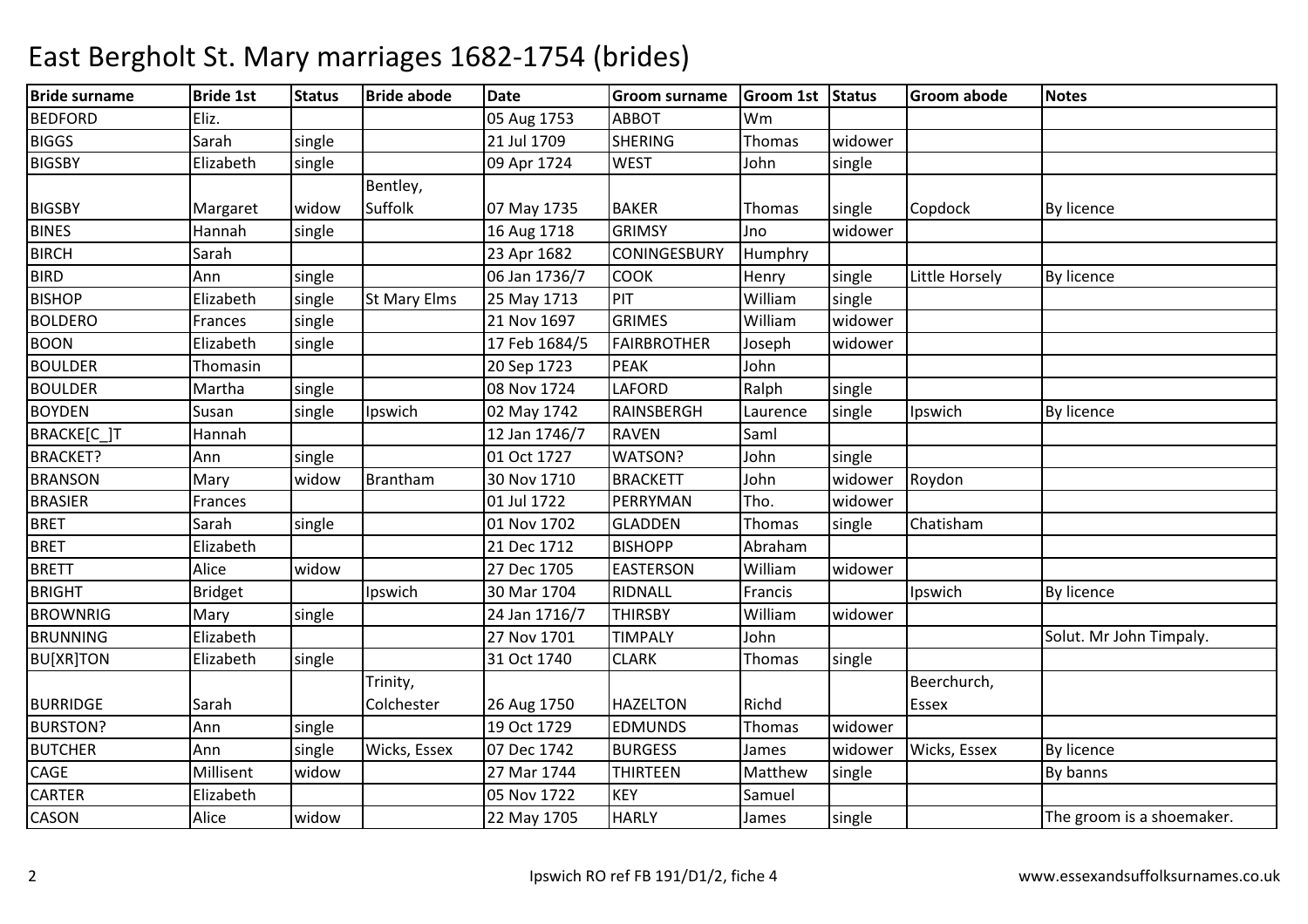| <b>Bride surname</b> | <b>Bride 1st</b> | <b>Status</b> | <b>Bride abode</b> | <b>Date</b>    | <b>Groom surname</b> | Groom 1st Status |         | <b>Groom abode</b> | <b>Notes</b>                  |
|----------------------|------------------|---------------|--------------------|----------------|----------------------|------------------|---------|--------------------|-------------------------------|
| <b>CATLIN</b>        | Mary             | widow         |                    | 16 Oct 1716    | <b>BARTON</b>        | Robert           | widower | Layham             |                               |
| CH_[SF]_[D_]*[G_]    | Ann              |               |                    | 25 Sep 1701    | <b>BATTLE</b>        | Edward           | single  |                    |                               |
| <b>CHAPLIN</b>       | Marable          | widow         |                    | 12 Jun 1707    | <b>SARFE</b>         | Robert           |         | Brantham           |                               |
| <b>CHAPLYN</b>       | Susan            | widow         |                    | 10 Aug 1733    | <b>BARTLETT</b>      | John             | widower |                    | By licence                    |
| <b>CHINNERY</b>      | Martha           | widow         |                    | 20 Dec 1736    | <b>WATSON</b>        | John             | widower |                    | By banns                      |
| <b>CHISNALL</b>      | Sarah            |               |                    | 15 Oct 1752    | <b>COLLINS</b>       | Edwd             |         |                    |                               |
| <b>CHISNELL</b>      | Elizabeth        | single        | Misley, Essex      | 19 Feb 1739/40 | PITT                 | James            | single  |                    | By licence?                   |
| <b>CHISNULL</b>      | Susanna          |               |                    | 30 Dec 1713    | <b>JARVIS</b>        | Jno              |         |                    |                               |
| <b>CHISNULL</b>      | Mary             |               |                    | 25 Sep 1723    | <b>MAY</b>           | Thomas           |         |                    |                               |
| <b>CHISNULL</b>      | Martha           | single        |                    | 25 Aug 1726    | <b>LARRETT</b>       | Jonas            | widower |                    |                               |
| <b>CHISNULL</b>      | Alice            | single        |                    | 25 Oct 1726    | <b>HARVEY</b>        | William          | single  | Dedham             |                               |
| <b>CHIVEL</b>        | Mary             |               |                    | 11 Dec 1752    | <b>GODFREY</b>       | Wm               |         |                    |                               |
| <b>CLARK</b>         | Elizabeth        | single        |                    | 03 Dec 1724    | <b>BLUMLY</b>        | Robt             |         |                    |                               |
| <b>CLEERE</b>        | Mary             |               |                    | 16 Dec 1711    | <b>SEARSON</b>       | <b>Tobias</b>    |         | Ipswich            |                               |
|                      |                  |               |                    |                |                      |                  |         |                    | By licence. The groom is a    |
| <b>CLERK</b>         | Mary             | single        | Kersey             | 03 May 1699    | <b>SALTER</b>        | Theodore         |         | Langham            | yeoman                        |
| <b>CLERK</b>         | Mary             |               |                    | 24 Nov 1717    | <b>POTTER</b>        | Willm            |         |                    |                               |
| <b>COBBAL</b>        | Esther           | single        |                    | 04 Jun 1724    | <b>PITT</b>          | William          | widower |                    |                               |
| <b>COBBLE</b>        | Mary             |               |                    | 25 Nov 1723    | <b>SMITH</b>         | Samuel           |         | Colchester         |                               |
| <b>COBELL</b>        | Mary             |               |                    | 01 May 1751    | <b>BASKET</b>        | Richd            |         |                    |                               |
| <b>COLE</b>          | Sarah            |               |                    | 24 Sep 1746    | <b>MOTT</b>          | Thos             |         |                    |                               |
| <b>COLE</b>          | Mary             |               |                    | 27 Feb 1749/50 | <b>BINES</b>         | Wm               |         |                    |                               |
| COLE                 | Eliz             |               |                    | 22 Oct 1751    | <b>GREEN</b>         | Jno              |         |                    |                               |
| <b>COOK</b>          | Katharine        |               |                    | 19 Jun 1686    | <b>BOON</b>          | John             |         |                    |                               |
| <b>COOK</b>          | Ann              | widow         | Raydon             | 01 Jun 1731    | <b>PITT</b>          | Willm            | widower |                    | <b>By licence</b>             |
| COOK                 | Elizabeth        | widow         |                    | 24 Dec 1733    | REDGRAVE             | John             | widower |                    | By banns                      |
| <b>COOK</b>          | Mary             | single        |                    | 03 Oct 1736    | <b>CHURCH</b>        | Robert           | single  |                    | By banns                      |
| <b>COOK</b>          | Mary             |               |                    | 24 Jan 1747/8  | <b>CLARK</b>         | Thos             |         |                    |                               |
| <b>COOK</b>          | Sar.             |               |                    | 01 Oct 1751    | <b>MOOR</b>          | Charles          |         |                    |                               |
|                      |                  |               |                    |                |                      |                  |         |                    |                               |
| <b>COOPER</b>        | Lydia            | single        |                    | 02 Nov 1699    | <b>LINCH</b>         | Richard          | widower |                    | The groom is a poor shoemaker |
| <b>COOPER</b>        | Martha           |               |                    | 02 Jan 1723/4  | <b>BETTS</b>         | Edwd             |         | Harden?            |                               |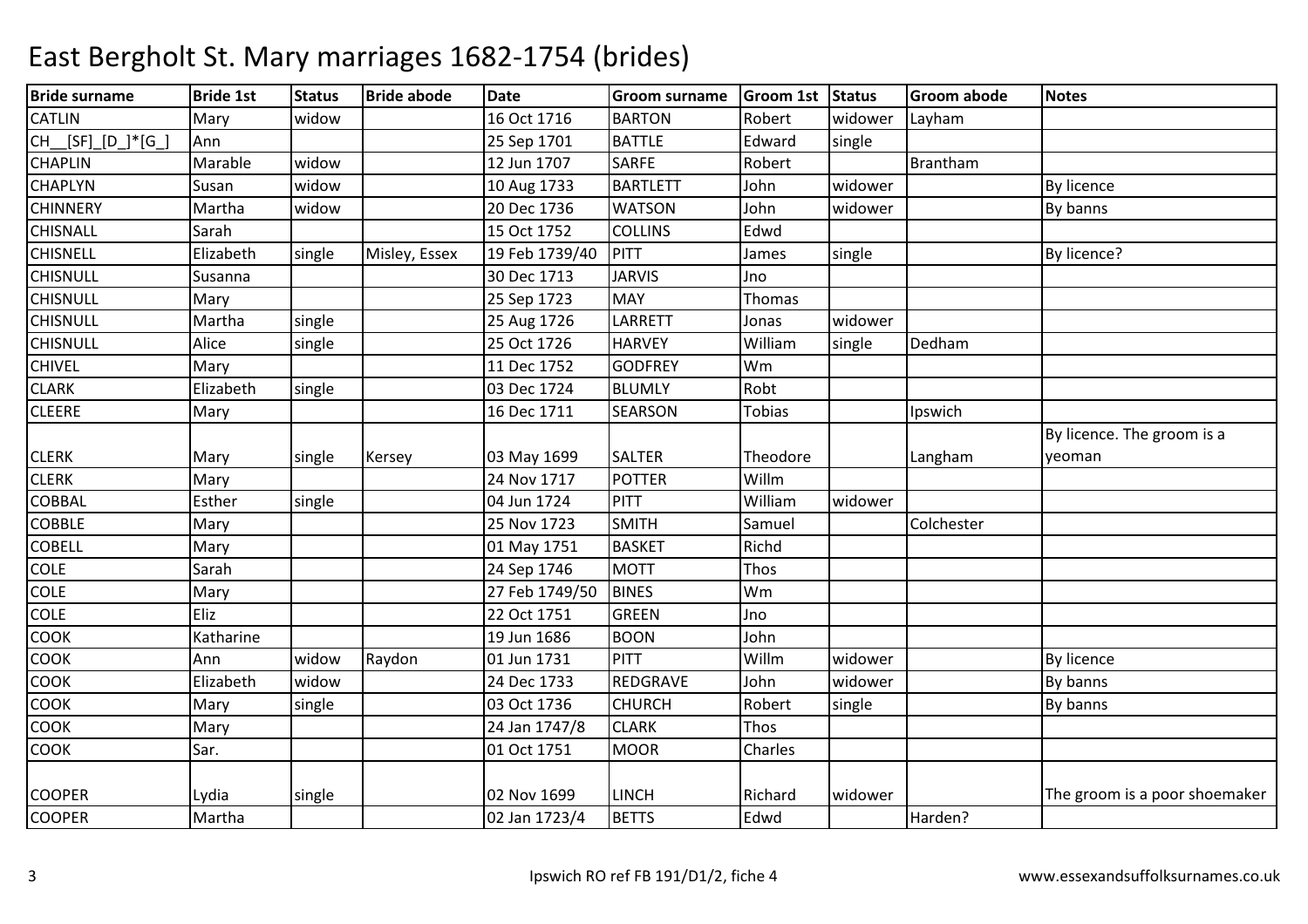| <b>Bride surname</b>  | <b>Bride 1st</b>    | <b>Status</b> | <b>Bride abode</b> | <b>Date</b>    | <b>Groom surname</b> | Groom 1st Status |         | <b>Groom abode</b> | <b>Notes</b>                 |
|-----------------------|---------------------|---------------|--------------------|----------------|----------------------|------------------|---------|--------------------|------------------------------|
| <b>COOPER</b>         | Sarah               |               |                    | 03 Oct 1751    | <b>LOTT</b>          | Jno              |         |                    |                              |
| <b>COTTON</b>         | Mary                |               |                    | 23 Dec 1748    | <b>GODFREY</b>       | Wm               |         |                    |                              |
| <b>COVIEL</b>         | Elizabeth           | single        |                    | 15 Jul 1736    | <b>NICHOLLS</b>      | John             | single  |                    | By banns                     |
| COWEL                 | Sarah               | widow         |                    | 02 May 1703    | <b>WOOLLARD</b>      | Samuel           | widower |                    |                              |
| <b>CULF</b>           | Elizabeth           | single        |                    | 19 Jul 1739    | <b>FRENCH</b>        | John             | widower | Sudbury            | By banns                     |
| $DA[N_{  }][I_{  }]S$ | Sarah               | single        | Ipswich            | 11 Feb 1715/6  | <b>WARREN</b>        | Charls           |         | Manningtree        | The groom is a mariner       |
| <b>DAVY</b>           | Ann                 | single        |                    | 28 Jun 1736    | <b>NEWMAN</b>        | Thomas           | widower |                    | By banns                     |
| <b>DAVY</b>           | Susan               |               |                    | 29 Jan 1744/5  | <b>EARLE</b>         | Stephen          |         |                    | <b>By licence</b>            |
| <b>DENNINGTON</b>     | Ann                 | single        |                    | 16 Oct 1734    | <b>TORBALL</b>       | Robert           | widower |                    | By banns                     |
| <b>DICKERSON</b>      | Susan               | single        | Claydon            | 18 Jul 1729    | <b>BOTWRIGHT</b>     | Phineas          | widower | Claydon            |                              |
|                       |                     |               |                    |                |                      |                  |         |                    | By banns. Bride's surname is |
| <b>DICKERSON?</b>     | Elizabeth           |               |                    | 24 Apr 1730    | <b>LEWIS</b>         | Anthony          |         |                    | very faint.                  |
| DOWSEW?               | Susan               |               |                    | 28 Sep 1714    | <b>THIRSBY</b>       | William          | widower | Brampford          |                              |
| $DR[A_{}] [R_{}]$     | Mary                |               |                    | 17 Jun 1730    | <b>GRIMSEY</b>       | Stephen          | single  |                    |                              |
| <b>DRAKE</b>          | Christian           | single        |                    | 07 Aug 1740    | <b>COOPER</b>        | Thomas           | single  | Misley, Essex      | By licence                   |
| <b>DRIVER</b>         | Sarah               | single        |                    | 24 Mar 1731/2  | <b>ATKINSON</b>      | Willm            |         |                    |                              |
| <b>DUBBLE</b>         | Mary                |               |                    | 19 Nov 1691    | <b>PERKINS</b>       | Thomas           |         |                    |                              |
| <b>DUNCOMB</b>        | Frances             | single        |                    | 04 Nov 1725    | <b>BULL</b>          | Usher            | single  | London             |                              |
| <b>DUNCOMB</b>        | Mary                | single        |                    | 16 Dec 1735    | <b>CLAY</b>          | John             |         |                    | By banns                     |
| <b>DUNCOMB</b>        | Mary                |               |                    | 01 Jan 1737/8  | <b>GARNHAM</b>       | John             | widower |                    | By banns                     |
| <b>DUNCOMBE</b>       | Elizabeth           |               |                    | 22 Mar 1719/20 | LARRETT              | Jonas            |         |                    |                              |
| <b>EDWARDS</b>        | Ann                 | widow         |                    | 19 Oct 1739    | <b>BUNNELL</b>       | Willm            | single  |                    | By banns                     |
| <b>ELLIS</b>          | <b>Este Fedelis</b> |               |                    | 24 Jan 1683/4  | <b>PEAK</b>          | John             |         |                    |                              |
| <b>ELLIS</b>          | Mary                | single        | Bedingfield        | 14 Apr 1700    | <b>BERRY</b>         | Benjamin         | single  | Bedingfield        | Not worth £600               |
|                       |                     |               |                    |                |                      |                  |         | Little Bromly,     |                              |
| <b>ELLIS</b>          | Grace               | widow         |                    | 27 Aug 1707    | <b>SAUNDERS</b>      | Nathanael        | widower | <b>Essex</b>       |                              |
| <b>ELLISON</b>        | Sarah               | single        |                    | 19 Jun 1710    | <b>SAWYER</b>        | George           | single  |                    | By licence                   |
|                       |                     |               |                    |                |                      |                  |         |                    |                              |
| <b>ESTECK</b>         | Elizabeth           |               |                    | 06 Aug 1700    | <b>CLERK</b>         | Joseph           |         |                    | The groom is a poor labourer |
| <b>EVERET</b>         | Elizabeth           | single        | Hadleigh           | 16 Feb 1704/5  | <b>HOLBOCK</b>       | Nathanael        | single  | Hadleigh           |                              |
| <b>FAIRFAX</b>        | Frances             | widow         |                    | 20 May 1731    | <b>KEER</b>          | John             | widower | Framlingham        | <b>By licence</b>            |
| <b>FARDING</b>        | Margarett           | single        |                    | 27 Oct 1734    | <b>ABBOTT</b>        | John             | single  |                    | By banns                     |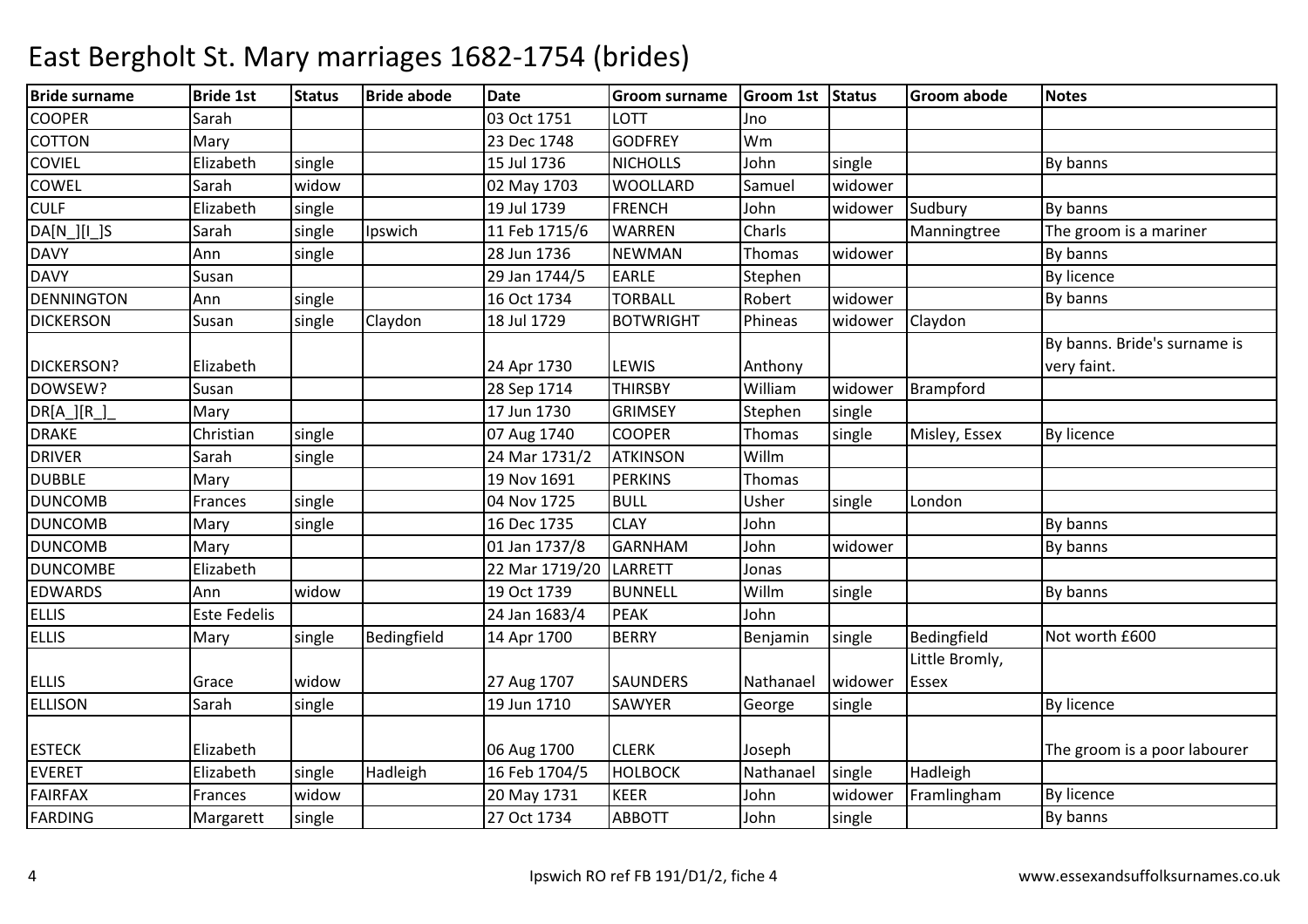| <b>Bride surname</b> | <b>Bride 1st</b> | <b>Status</b> | <b>Bride abode</b> | <b>Date</b>    | <b>Groom surname</b> | Groom 1st Status |         | <b>Groom abode</b> | <b>Notes</b>                  |
|----------------------|------------------|---------------|--------------------|----------------|----------------------|------------------|---------|--------------------|-------------------------------|
| <b>FELTON</b>        | Frances          | single        |                    | 08 Nov 1709    | <b>FAIRFAX</b>       | Nathanael        |         | Barking, Suffolk   | <b>By licence</b>             |
| <b>FINCH</b>         | Ann              | single        |                    | 25 Aug 1734    | LEWIS                | Edward           | single  | Strattford         | By banns                      |
| <b>FISHER</b>        | Elizabeth        | single        | WAwarton           | 15 Apr 1735    | <b>COPE</b>          | John             | single  | Harwich            | By licence                    |
| <b>FLACK</b>         | Sarah            | single        | Chatisham          | 07 Dec 1731    | <b>BARRINGTON</b>    | Henry            | widower | Misley, Essex      | <b>By licence</b>             |
| <b>FONES</b>         | Mary             |               |                    | 08 Jan 1694/5  | <b>HARDY</b>         | John             | widower |                    | Mr John Hardy, Mrs Mary Fones |
| <b>FORSDICK</b>      | Prudence         | single        |                    | 01 Feb 1707/8  | <b>ROBERTS</b>       | Edmond           | widower |                    |                               |
| <b>FREEMAN</b>       | Ann              |               |                    | 23 Feb 1747/8  | <b>GRIMSEY</b>       | Samll            |         |                    |                               |
| <b>FULLER</b>        | Elizabeth        | single        | Brantham           | 09 Oct 1737    | <b>BUG</b>           | Thomas           | single  | Brantham           | <b>By licence</b>             |
| <b>GARNET</b>        | Tamasin          | single        | Brantham           | 15 Jan 1693/4  | <b>RIVERS</b>        | John             | single  | Stutton            |                               |
| <b>GARNHAM</b>       | Rebecca          |               |                    | 24 Sep 1751    | <b>RANDELL</b>       | Wm.              |         |                    |                               |
| <b>GILES</b>         | Dorothy          | single        |                    | 30 Oct 1701    | <b>HUNNIBAL</b>      | James            | single  |                    |                               |
| <b>GIRLING</b>       | Sarah            | single        |                    | 20 Nov 1733    | <b>NEWMAN</b>        | Tho.             | widower |                    | By banns                      |
| <b>GISLEGUM</b>      | Susan.           |               |                    | 20 Oct 1748    | <b>FISHER</b>        | Wm               |         |                    |                               |
| <b>GISLINGHAM</b>    | Sarah            | single        |                    | 27 Jan 1739/40 | <b>PURSLEY</b>       | Edward           | single  | Brantham           | By banns                      |
| <b>GLADDEN</b>       | Ann              | single        |                    | 02 Oct 1711    | <b>FAIRBROTHER</b>   | William          | single  | Stutton            |                               |
| <b>GLADDEN</b>       | Hannah           | single        |                    | 20 Oct 1734    | <b>DURRANT</b>       | John             | single  |                    | By banns                      |
| GLADDEN              | Sarah            | single        | Brantham           | 21 Jan 1741/2  | <b>BLOSS</b>         | Joseph           | single  |                    | By banns                      |
|                      |                  |               |                    |                |                      |                  |         |                    | By banns. The groom is Thomas |
| <b>GLANDFIELD</b>    | Elizabeth        | single        |                    | 10 Oct 1744    | <b>HOW</b>           | Thomas           | single  |                    | How junr.                     |
| <b>GLANFIELD</b>     | Sarah            |               |                    | 25 Feb 1750/1  | <b>COBELL</b>        | Thos             |         |                    |                               |
| <b>GOFF</b>          | Eliz.            |               |                    | 22 Mar 1754    | <b>ALLSOP</b>        | James            |         |                    |                               |
| $GOO[G_][T_$         | Hannah           |               |                    | 27 Sep 1713    | <b>HAYWOOD</b>       | Thomas           |         | Hadleigh           |                               |
| GOOD[E_][N_][E_]     | Ann              | single        |                    | 09 Sep 1739    | PAGE                 | William          | single  |                    |                               |
| <b>GOODCHILD</b>     | Hannah           |               |                    | 31 Dec 1724    | SPARROU              | John             |         | Long Melford       |                               |
| <b>GOODWIN</b>       | Elizabeth        | single        | Belstead           | 07 Jun 1742    | <b>EASTWICK</b>      | William          | single  |                    | <b>By licence</b>             |
| <b>GORBUN</b>        | Mary             | single        |                    | 30 Sep 1737    | <b>ABBOTT</b>        | Robt             | widower | Polsted            | By banns                      |
| GOSNALD              | Eliz.            |               | Colchester         | 25 Sep 1745    | <b>SMITH</b>         | Willm            |         | Manningtree        | <b>By licence</b>             |
| <b>GREEN</b>         | Mary             | single        |                    | 17 Oct 1700    | <b>LUFF</b>          | John             | single  |                    | The groom is a labourer       |
| <b>GREEN</b>         | Mary             | single        |                    | 05 Dec 1735    | <b>SMITH</b>         | Thomas           | single  |                    | By banns                      |
| GREENLEEVE           | Mary             |               |                    | 30 Apr 1696    | <b>BUTCHER</b>       | Daniel           |         | Houghton           |                               |
| <b>GRIGSON</b>       | Mary             | single        |                    | 06 Jun 1731    | <b>HAYWARD</b>       | James            | widower |                    | By banns                      |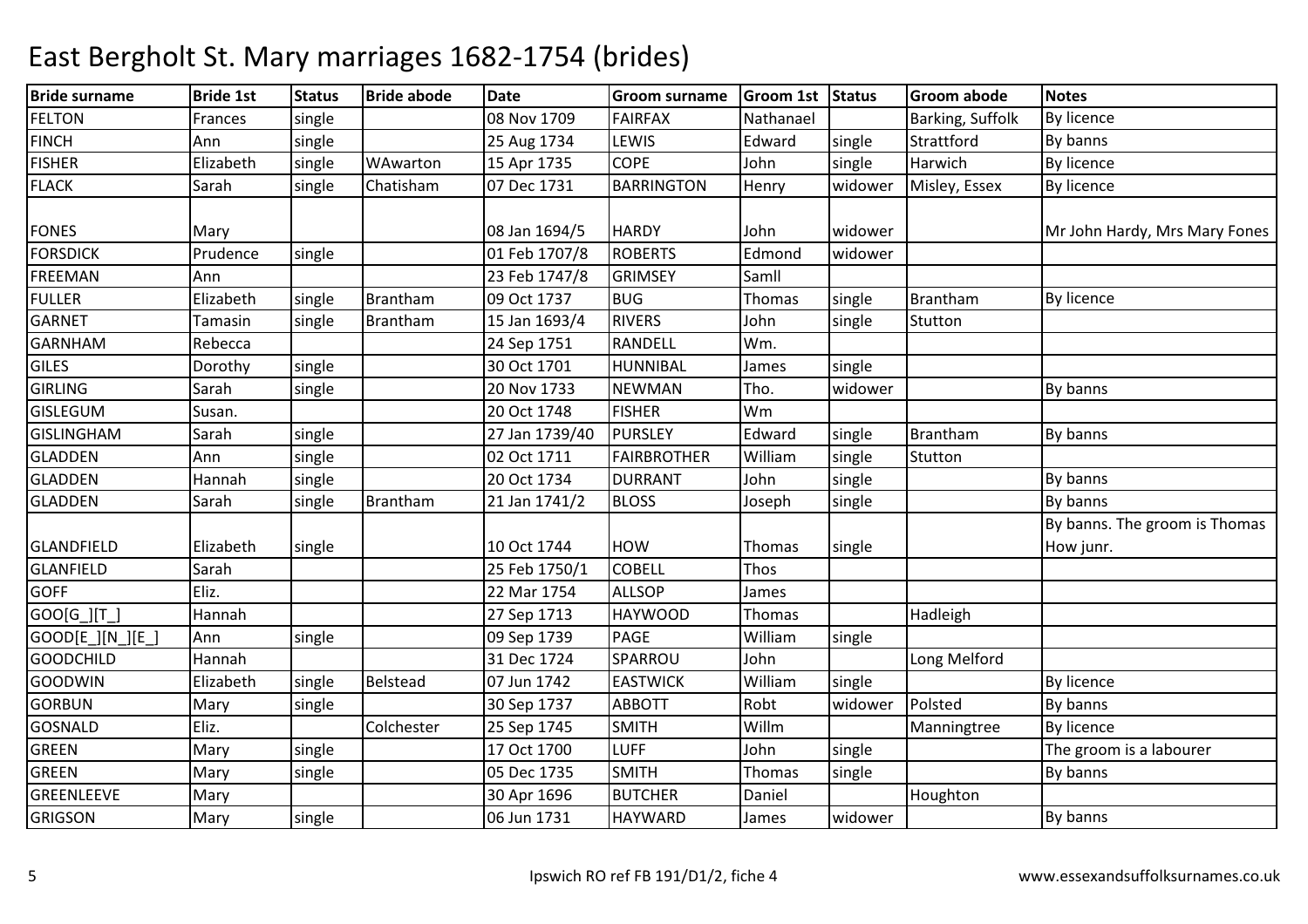#### Bride surnamee Bride 1st Status Bride abode Date Groom surname Groom 1st Status Groom abode Notes GRIMES Mary single 19 Feb 1698/9 NUNS John John **Immedia and The groom is a poor carpenter.**<br>Thomas Stomarket GRIMES**Catherine**  29 Jan 1724/5 PROOMM Thomas Stomarket<br>RESON BLU GRIMES?Frances Widow 31 Mar 1723 RICHARDSON Robert widower GRIMSEY**Grace**  widoww 11 Mar 1704/5 BAKER Symon widower GRIMSEY Jane|single | 18 Jan 1741/2 **CHAPMAN** N Jonathan single Elmstead By banns GRIMSEY Judithsingle Brantham m 24 Oct 1745 BEACH William single Brantham By banns GRIMSY Annn 1980 | 28 May 1717 | MAY | Henry | Langham **Brantham** GUANT Sarahh single 25 Dec 1724 HALL John 15 Brantham **GULLIFER**  Sarah 06 Nov 1746 HOWHOW Saml<br>WARD Samuel HAMMONDD Rebeccka 27 Dec 1703 WARD Samuel Layham HAMMONDD Sarah single 22 Feb 1725/6 JEEKS Edward widower HARARD? Elizabeth widow 05 Nov 1726 GARWOD Richd widower **HARDY**  Elizabeth 22 Oct 1713 HUBBERT Thomas **HART** Martha single 17 May 1733WEBB<br>ROBERT Benjamin single Dedham By banns **HASEL**  Jane|**single** | 14 Feb 1711/2 Edmond widower **HAUKS**  Eleanor 12 Jun 175112 Jun 1751 BURCH<br>12 Oct 1712 MARLER H<sub>Jno</sub> **HAWES** Mary **widow**  12 Oct 1712 MARLER Thomas **HAYWARD** D Mary single 03 Nov 1728 ABBOTT John J Research By banns HAZELTONN Martha Natha 11 Martha 11 Martha 11 Martha 11 Martha 11 Martha 11 Martha 11 Martha 11 Martha 11 Martha 11 Ma HEATH Elizabeth 07 Oct 1711 CAGE Robert HILL Mary 23 Aug 1683 ADAMS AbrahamSamuel **HOLMES**  Elizabethsingle 29 May 1692 BUMSTEAD<br>widow 08 Oct 1685 NEWMAN Samuel widower<br>Henry widower HOMANHannah widow<br>Christian single w 08 Oct 1685 NEWMAN Henry widower **HOUSEGO** O Christian single 23 Oct 1733 TURNER Joseph single By banns **HOUSEGO** O Clemence single 21 Oct 1740 SHERMAN Willm m single By banns HOW Eliz 15 Oct 1750 COYTE TobiasAt Brantham. The groom is a clerkHOWCHIN Ann Tamasin widowStratford, Suffolkk 18 Jun 1713 WOOLMAN Jno Bucknigham **HOWSEGO** widow 31 Jan 1702/3 PERKINS William<br>Single 33 Oct 1700 PEEK John widower<br>single HUBBERT Elizabethh |single | 1930 oct 1700 PEEK | John |single | The groom is a labourer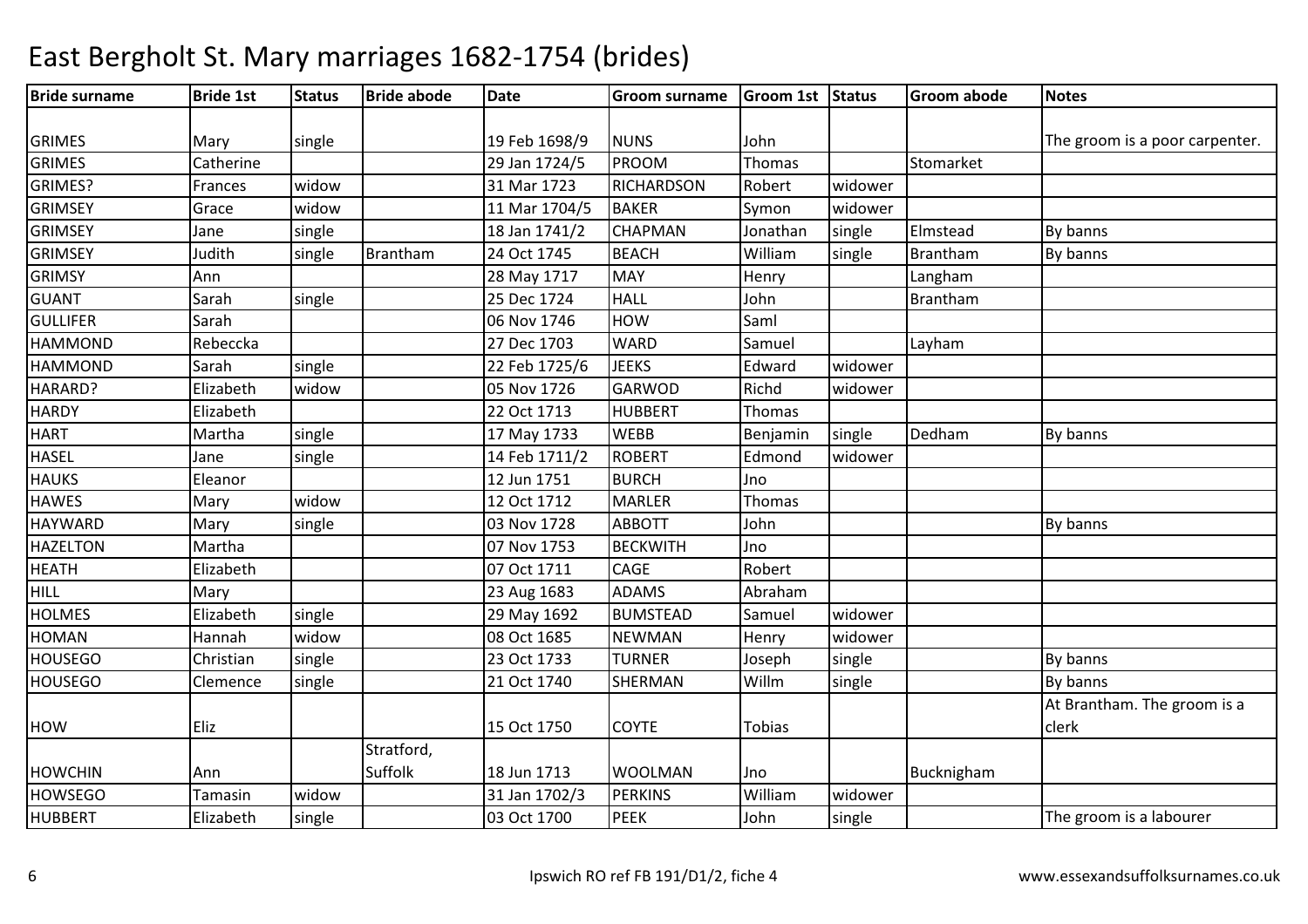#### Bride surnamee Bride 1st Status Bride abode Date Groom surname Groom 1st Status Groom abode Notes **HUNNIBALL**  Annwidow<br>single w 21 Jan 1691/2 SKINNER Stephen widower HUNNIBALL**Grace** 11 Jan 1691/2 ELLIS John single HUNNIBALL Elizabeth single single St. Peter, Ipswich06 May 1699 BRASIER Joseph<br>03 Dec 1693 GRIMSEY Thoma Thomas St. Margaret, IpswichBy licence. The groom is a tannerHUNT Elizabethh | single | 103 Dec 1693 | GRIMSEY | Thomas | single HUTTON Mary Buers Magna 01 Aug 1717 LIVERMORE GeorgeDaniel Marks Tey, EssexHYHAMM 19 Apr 1737 KING Daniel single By banns<br>19 Apr 1737 KING Daniel single By banns JARMIGEMary 14 Jan 1750/1 NEWMAN Thos JARVIS Ann single Stoke by Nayland26 Aug 1732 TILL John Widower **Stoke** by Nayland By licence. **JENNINGS**  Jane|**single** | 26 Jul 1738 26 Jul 1738 HUCKSON<br>17 Dec 1722 PARR N Tho. Widower Capel By banns JORDANN Susan 17 Dec 1722 PARR John Brantham? Solat KEEBLE Elizabethsingle |  $\vert$  04 May 1738 BICKWORTH H Jacob **By banns** KEEBLEEliz. 16 Oct 1750 16 Oct 1750 CHAPLIN<br>05 Aug 1705 GRIMSEY CHAPLIN Edmd<br>GRIMSEY John KERRIDGE Sarah 05 Aug 1705 GRIMSEY John single KERRIDGEMartha single 16 May 1742 CARTERR John single By banns **KERRY**  ElizabethHindlesham<br>single F ofr It 1\* Hindlesham 24 Aug 1722 COMAN John widower<br>
F o[r ][t ]\* \* \* 1728 SMITH Daniel single KINGG  $\overline{Mary}$  single  $F_o[r_l][t_l]^*$  \*\*1728 SMITH Daniel single  $F_o[r_l][t_l]^*$ KINGG 10 Oct 1733 BLAYSBY John single By banns KITT Elizabethh |single |Hadleigh | 11 Oct 1729 | ANDREWES | John |single | Capel | By licence KNIGHTS Margaret 12 Oct 175212 Oct 1752 BASKET Richd John LADBROOKRachel **Rachel Example 1693/4 SHAW**<br>Mary Single 12 Dec 1737 HART John <mark>widower</mark><br>John single **LAMB** B 12 Dec 1737 HART John Single By banns LAMBB 19 Elizabeth single 1980 Dec 1738 GRIMES John widower By licence LAURENCE Sarahh single 26 Mar 1695 MOTT? John widower LAURENCE Rosesingle Holbroke 30 Jul 1729 OLYFERR Joseph single Kersey By licence. LAURENCE Dinahh Single Stutton 16 Mar 1730/1 MUNNINGS John Single Hindlesham LAWRENCE Eliz. 02 Jan 1753BORRET Jacob<br>COOPER John John LEVES Elizabethsingle Chattisham m 19 Jan 1729/30 COOPER John widower Polsted By licence LEVIS Elizabethh |single | 199 Nov 1725 |LEWES | John | widower LEWES Rebeccha widow 01 Feb 1707/8 GARNAMM <mark>John Single</mark>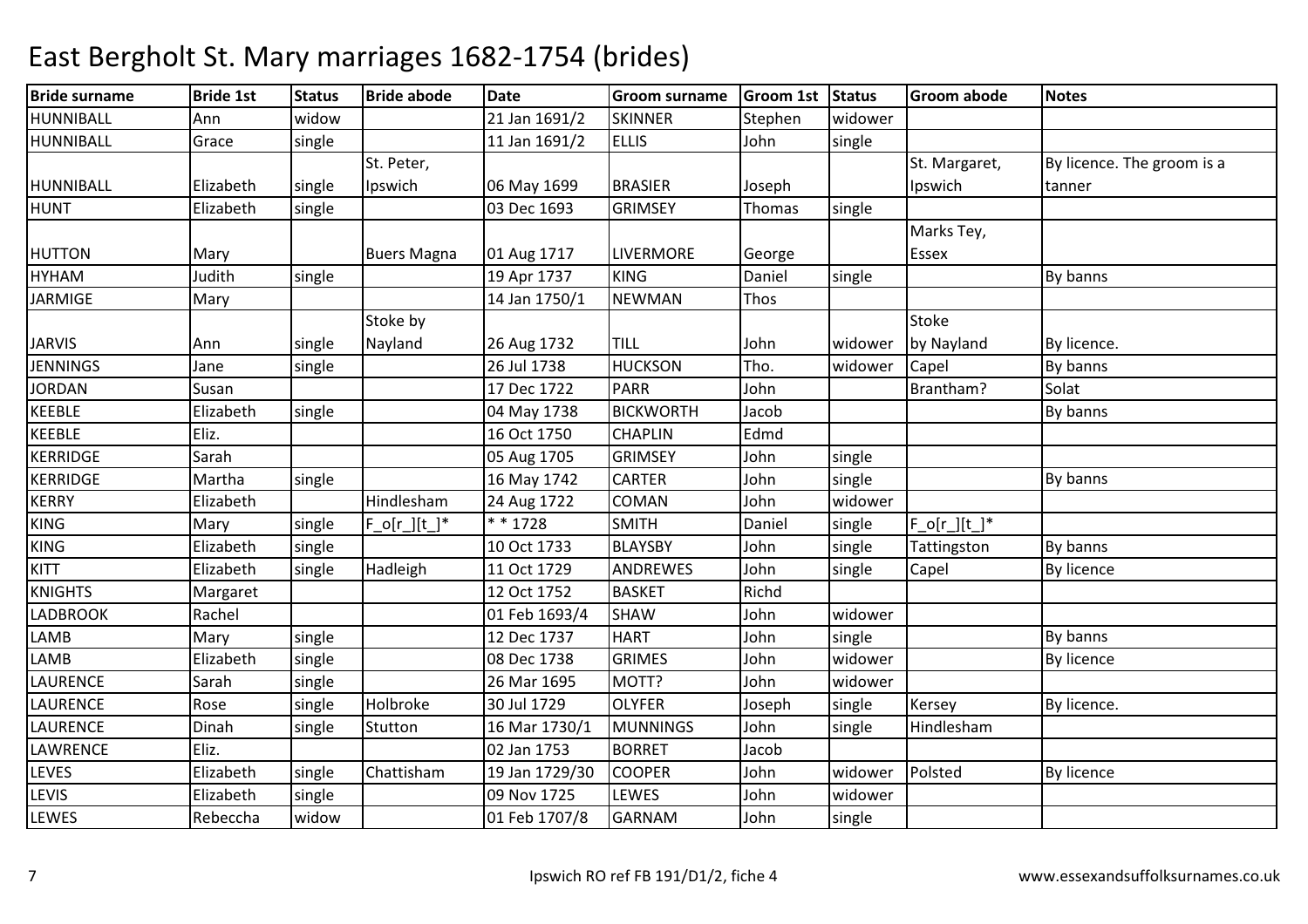| <b>Bride surname</b> | <b>Bride 1st</b> | <b>Status</b> | <b>Bride abode</b> | <b>Date</b>    | <b>Groom surname</b> | Groom 1st Status |         | <b>Groom abode</b> | <b>Notes</b>               |
|----------------------|------------------|---------------|--------------------|----------------|----------------------|------------------|---------|--------------------|----------------------------|
| <b>LOCK</b>          | Susan            | single        | Stoake             | 06 Feb 1710/1  | LEWES                | Richard          | widower | Shelly             |                            |
| LOT                  | Hannah           | single        |                    | 27 Dec 1740    | LOT                  | Haran            | single  |                    |                            |
| LOT                  | Ann              |               |                    | 26 Dec 1745    | <b>DEARSLEY</b>      | Arthur           |         |                    | By banns                   |
| <b>LOTT</b>          | Mary             | single        |                    | 08 Dec 1732    | LOT                  | Robert           | single  |                    | By banns                   |
| <b>LUCAS</b>         | Susan            | widow         |                    | 27 May 1701    | <b>FORSDICK</b>      | Samuel           |         | Freston            | Not worth £600             |
| <b>LUCAS</b>         | Ann              | single        |                    | 24 Dec 1702    | <b>WOODS</b>         | Robert           |         | Capell             | The groom is a wheelwright |
| <b>LUCAS</b>         | Mary             | single        |                    | 14 Apr 1734    | <b>GULSTON</b>       | Robt             | single  |                    | By banns                   |
| <b>MANNING</b>       | Mary             | single        | Rinksal            | 18 Jul 1729    | <b>DICKERSON</b>     | Thomas           | single  |                    |                            |
| <b>MANNING</b>       | Rose             | single        |                    | 05 Nov 1734    | <b>POOLLEY</b>       | Isaac            | single  | Pelding, Essex     | By licence                 |
| <b>MANNING</b>       | Mary             |               |                    | 27 Feb 1749/50 | <b>WOOLVIT</b>       | Saml             |         |                    |                            |
|                      |                  |               |                    |                |                      |                  |         | Little Bromley,    |                            |
| <b>MARKHAM</b>       | Sarah            | single        | Brantham           | 01 Feb 1735/6  | SAWYER               | John             | single  | <b>Essex</b>       | By licence                 |
| <b>MARKHAM</b>       | Mary             |               |                    | 27 Oct 1748    | <b>ORRIS</b>         | Thos             |         |                    |                            |
| <b>MARKHAM</b>       | Ann              |               |                    | 10 Jan 1750/1  | <b>HADWICKE</b>      | Wm               |         |                    |                            |
| <b>MARKS</b>         | Elizabeth        |               |                    | 17 Feb 1706/7  | <b>BATTLE</b>        | Edward           |         |                    |                            |
| <b>MARLOW</b>        | Susan            | widow         |                    | 09 Apr 1695    | <b>WYAT</b>          | John             | widower | Capel?             |                            |
| <b>MARTIN</b>        | Susanna          | single        | Houghton           | 09 Oct 1692    | <b>LYDEE</b>         | John             | single  | Shotly             |                            |
| <b>MARTIN</b>        | Sarah            | widow         | Brantham           | 07 May 1730    | <b>CURTIS</b>        | Philip           |         |                    |                            |
|                      |                  |               | Dedham,            |                |                      |                  |         |                    | Mr John Harrison, Mrs Mary |
| <b>MASON</b>         | Mary             | widow         | Essex              | 02 Oct 1690    | <b>HARRISON</b>      | John             | widower | Ipswich            | Mason                      |
| <b>MAYER</b>         | Frances          | single        | Houghton           | 29 May 1694    | <b>STANHARD</b>      | John             | single  | Shotly             |                            |
| <b>MERRINGTON</b>    | Susan            | single        |                    | 25 Aug 1734    | <b>REYNOLDS</b>      | Abraham          | widower |                    | By licence                 |
| <b>MILLER</b>        | Hannah           | widow         |                    | 10 Feb 1697/8  | <b>WYAT</b>          | John             |         | Capell             |                            |
| <b>MOLE</b>          | Elizabeth        | widow         |                    | 26 Jun 1712    | <b>SMITH</b>         | Thomas           | widower |                    |                            |
| <b>MORGAN</b>        | Rose             | single        |                    | 05 Nov 1723    | HUNNIBAL             | James            | widower |                    |                            |
| <b>NAPPETT</b>       | Martha           | single        | Wheely             | 29 Jun 1735    | <b>MATTLOCK</b>      | Lewis            | single  | Wheely             | By licence                 |
| <b>NEEVE</b>         | Mary             | single        | Nettlestead        | 16 Jun 1740    | <b>MANNING</b>       | Robt             | single  | Ringsale           | By licence                 |
| NEEVE?               | Margaret         | widow         |                    | 25 Apr 1695    | <b>BAKER</b>         | Daniel           | widower | Dedham             |                            |
| <b>NEWMAN</b>        | Eliz.            | single        |                    | 30 Apr 1729    | <b>WILY</b>          | John             | single  | Manningtree        | By banns                   |
| <b>NEWMAN</b>        | Elizabeth        | single        |                    | 01 Oct 1736    | <b>ELLARD</b>        | dol              | single  |                    | By banns                   |
| <b>NEWMAN</b>        | Sarah            | single        |                    | 17 May 1744    | <b>NEWMAN</b>        | John             | single  |                    | By banns                   |
| <b>NICHOLLS</b>      | Mary             | single        | Pettistree         | 06 Oct 1742    | <b>JOHN</b>          | John             | single  |                    | By licence                 |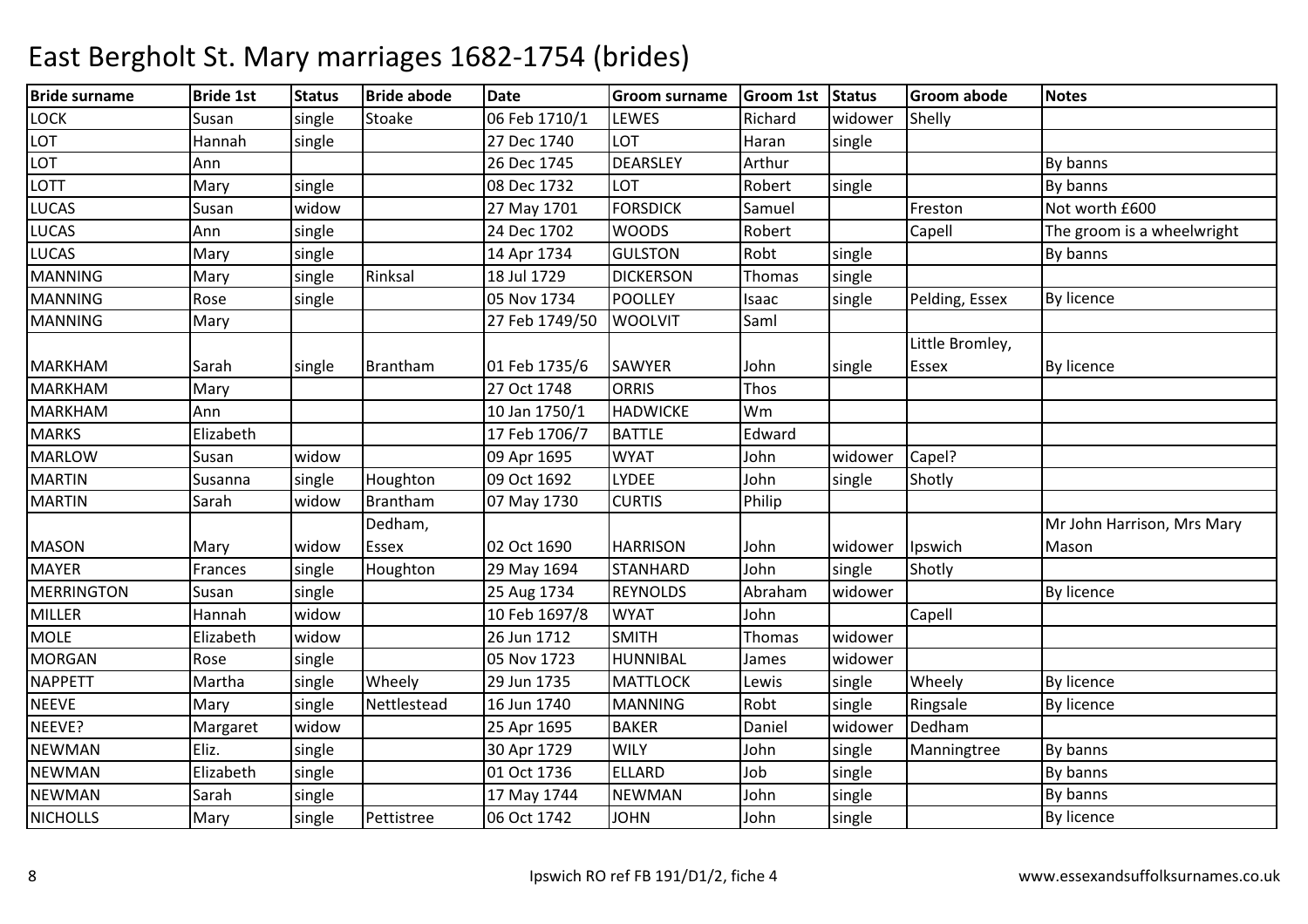| <b>Bride surname</b> | <b>Bride 1st</b> | <b>Status</b> | <b>Bride abode</b> | <b>Date</b>   | <b>Groom surname</b> | Groom 1st Status |         | <b>Groom abode</b> | <b>Notes</b>                |
|----------------------|------------------|---------------|--------------------|---------------|----------------------|------------------|---------|--------------------|-----------------------------|
| <b>NORMAN</b>        | Mary             | widow         | Hintlesham         | 02 Jun 1743   | <b>TIMPERLEY</b>     | John             | single  | Hintlesham         | By licence                  |
| <b>NORMAN</b>        | Judith           |               |                    | 09 Oct 1746   | PITT                 | Robt             |         |                    |                             |
| <b>NORMAN</b>        | <b>Bridget</b>   |               |                    | 04 Jul 1751   | <b>MONSON</b>        | Jno              |         |                    |                             |
| <b>NUNN</b>          | Prudence         | widow         |                    | 27 Jul 1725   | <b>WOODROFFE</b>     | Henry            | single  | Colchester         |                             |
| <b>NUNS</b>          | Grace            | single        |                    | 22 May 1692   | <b>WYAT</b>          | Henry            | widower |                    |                             |
| <b>NUTTON</b>        | Elizabeth        |               | Boxford            | 16 Jul 1712   | <b>SCARF</b>         | John             |         | Kersy              |                             |
| <b>ORMAN</b>         | Debor.           |               |                    | 17 Apr 1750   | <b>EATON</b>         | Jno              |         |                    |                             |
| <b>ORMS</b>          | Sarah            | single        |                    | 28 Nov 1728   | <b>PROOM</b>         | Thomas           | widower |                    |                             |
| <b>ORMS</b>          | Sarah            |               |                    | 09 Oct 1746   | MANHOOD              | Jno.             |         |                    |                             |
| ORTON?               | Grace            |               |                    | 14 Dec 1722   | [C_]ATTISTON         | Nicholas         |         |                    |                             |
| PAGE                 | Sarah            | single        |                    | 24 Jun 1697   | <b>RENNOLDS</b>      | John             | single  | Harwich            |                             |
| PAGE                 | Catharine        |               |                    | 17 Feb 1722/3 | <b>MORGAN</b>        | George           |         |                    |                             |
| PAGE                 | Susan            | single        |                    | 07 Jun 1724   | <b>TURNER</b>        | Abraham          | single  | Much Leis?         |                             |
| PAIN                 | Ann              | single        |                    | 30 Jan 1693/4 | <b>GENTRY</b>        | Willm            | single  |                    |                             |
| PAIN                 | Mary             | widow         | Hindlesham         | 02 Aug 1711   | <b>BACON</b>         | Philip           | widower | Little Wenham      |                             |
| PAIN                 | Judith           | single        |                    | 10 Nov 1725   | <b>MOYS</b>          | Tho.             | single  | Capel              |                             |
| PAIN                 | Elizabeth        | single        |                    | 23 May 1734   | [LS]ANKSTER          | Thomas           | single  | Rayden             | By banns                    |
|                      |                  |               |                    |               |                      |                  |         |                    | Mr Joseph Chaplin, Mrs Mary |
| <b>PARKER</b>        | Mary             | single        |                    | 24 Oct 1694   | <b>CHAPLIN</b>       | Joseph           | widower | London             | Parker                      |
| <b>PARKER</b>        | Martha           |               |                    | 19 Jul 1732   | <b>ROLF</b>          | John             | widower |                    | By licence                  |
| <b>PARKER</b>        | Sarah            | single        |                    | 16 Aug 1741   | PERIMAN              | John             | widower |                    | By licence                  |
| <b>PASCHALL</b>      | Mary             |               |                    | 07 Feb 1731/2 | <b>ASKEW</b>         | John             |         |                    | By banns                    |
| <b>PASHALL</b>       | Susan            |               |                    | 08 Feb 1712/3 | PERRIMAN             | Thomas           |         |                    |                             |
| <b>PASKALL</b>       | Judith           |               |                    | 07 Aug 1705   | <b>WOLFE</b>         | John             | single  |                    |                             |
| <b>PICKIS</b>        | Abigail          | single        |                    | 22 Oct 1734   | <b>BRETT</b>         | Richd            | single  |                    | By banns                    |
| <b>PITT</b>          | Elizabeth        | single        |                    | 10 Aug 1740   | <b>GLANDFIELD</b>    | William          | single  |                    | By banns                    |
| <b>PITT</b>          | Sarah            |               |                    | 13 Jan 1751/2 | <b>REYNOLDS</b>      | Abraham          |         |                    |                             |
| <b>PONDER</b>        | Elizabeth        | single        |                    | 24 Dec 1696   | <b>MUNNINGS</b>      | John             | widower |                    |                             |
| <b>POTTER</b>        | Elizabeth        | widow         | Ipswich            | 08 Jul 1725   | CLE ARY              | William          | widower |                    |                             |
| <b>POWLING</b>       | Sarah            | single        |                    | 26 May 1729   | <b>KERRY</b>         | James            | widower |                    | By banns                    |
|                      |                  |               | Stoke by           |               |                      |                  |         | Stoke by           |                             |
| <b>PRATT</b>         | Catharine        | single        | Nayland            | 20 Jun 1743   | LEWIS                | John             | single  | Nayland            | <b>By licence</b>           |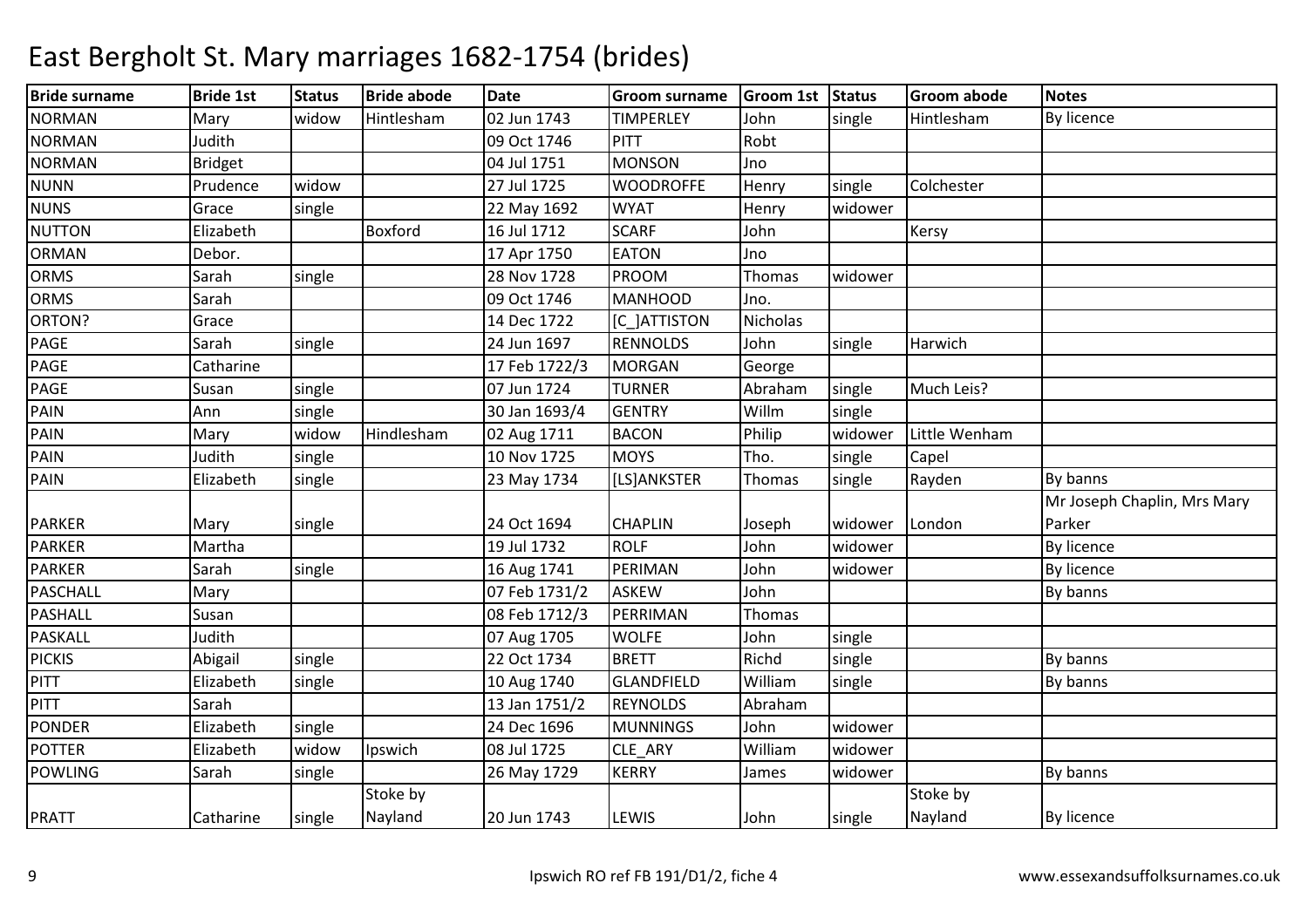#### Bride surnamee Bride 1st Status Bride abode Date Groom surname Groom 1st Status Groom abode Notes PRESTONN 1691 Ann Single 165 Nov 1691 FIS[H\_]ER Daniel single PRESTONN Mary single 05 Nov 1693 HUNT Richard single PROOM Sarah widow 03 Apr 1744 DAVY John widower By banns PROOME Mary 05 Feb 1751/2BYNES Robt.<br>BEAN John PURSLEYElizabeth<br>Sar. single 20 Feb 1737/8 N John single By banns **PURSLEY**  Sar. 30 Oct 1753 RALPH Thos QUNI[C\_]ERebeccha 1 and 12 Sep 1686 DEACONSamuel single RAINBIRD Rebecca single single Stoke in Ipswichh 30 Dec 1733 OVERERL Tho. Single By licence RAINSFORDD Sarah Single Ipswich 10 Oct 1733 GOLDSMITH Abraham Abraham single | Ipswich | By licence RAND Sarah Single 1 14 Jan 1735/6 CUTTING Willm Single single Bradfield, Essex By licence **By licence** RANDD Martha single Dedham m 08 Feb 1738/9 COOPER Samuel single By licence RANDS Elizabethsingle 17 Jan 1692/3 FEN<br>12 Feb 1753 WINTER Edmond single<br>Wm RANSONN Grace 12 Feb 1753 WINTER Wm Thomas RATTLE Sarah28 Jul 1728 **NEWMAN** N Thomas By banns REDGRAVE Ann 16 Apr 1750 BERRY Joseph RENNOLDSMary single 01 Feb 1707/8TRENHAM<br>COOPER Thomas single<br>Samuel widov RENNOLDS Sarah06 Dec 1719 widower REYNOLDS Dorothy 01 Sep 1748 CUNINGHAMCUNINGHAM Jno<br>GUSTERSON Jam REYNOLDS Sarah 30 Dec 1749 GUSTERSONJames<br>John **RICHES** Frances | Harkstead 27 Oct 1724 RIDDLESDEN Elizabeth widow 12 Oct 1709 WARNER Henry widowerWashbrook, SuffolkRIPPERTONN 1988 Ann Single 1989 Aug 1710 WEBB Jon. Widower Brantham m single Nayland RIVERS Ann single 18 May 1714 GOSNOLDWilliam<br>Jno RIVERS Sarah18 May 1718 | LEVIS **Ino** single Capel<br> **Peter** Brantham RIVETT Dniah 22 Apr 1712 PAGE Peter Brantham2 STOWERS George Stoke Nayland ROBERTS Anne 27 Mar 1722ROBINSONN 1991 Margaret single Newton 07 Mar 1730/1 HAROLD Thomas single Bilston ROOTTMary single 10 Nov 1735 BARTLETT Johnwidower New York By banns ROWElizabeth single 31 Oct 1722 WOOLFENDEN John single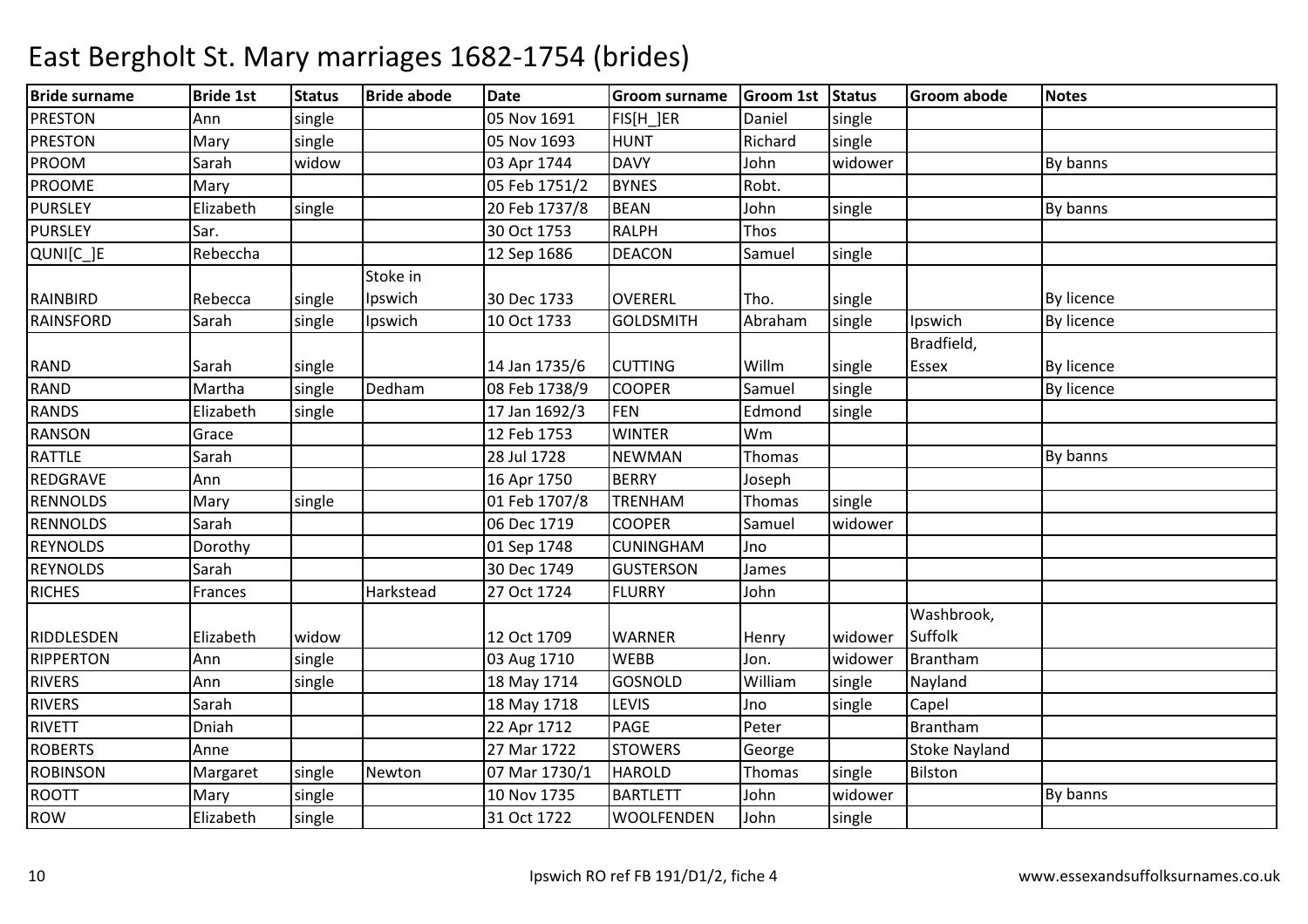| <b>Bride surname</b> | <b>Bride 1st</b> | <b>Status</b> | <b>Bride abode</b> | <b>Date</b>   | <b>Groom surname</b> | Groom 1st Status |         | <b>Groom abode</b>   | <b>Notes</b>        |
|----------------------|------------------|---------------|--------------------|---------------|----------------------|------------------|---------|----------------------|---------------------|
|                      |                  |               |                    |               |                      |                  |         | Litle Bentley,       |                     |
| <b>ROWSE</b>         | Alice            | single        | Holton             | 10 Jul 1738   | <b>RUSSELS</b>       | Henry            | single  | <b>Essex</b>         | By licence          |
| <b>RUFFELL</b>       | Catharin         | single        | Rinksall           | 04 Aug 1725   | <b>MARTIN</b>        | Henry            | single  | Needham              |                     |
| <b>RUFFLES</b>       | Elizabeth        |               |                    | 05 Dec 1714   | <b>CARTER</b>        | George           |         |                      |                     |
| <b>SACHAR</b>        | Mary             | single        |                    | 08 Dec 1719   | <b>GREEN</b>         | Thomas           | single  |                      |                     |
| <b>SCOFELL</b>       | Sarah            | single        | Wiks               | 10 Sep 1733   | <b>MUNT</b>          | James            | single  | <b>Great Oakeley</b> | By licence          |
| SELLETTON?           | Hannah           | single        | Harwich            | 20 Jul 1730   | FRESHFIELD           | John             | single  |                      |                     |
| SHERMAN              | Susanna          | single        | Holbroke           | 12 Aug 1733   | <b>RALPH</b>         | John             | single  |                      | By licence          |
| SHERMAN              | Sarah            | single        |                    | 01 Nov 1733   | <b>GRIMES</b>        | William          | single  |                      | By banns            |
| SHERMAN              | Ann              | single        | Ipswich            | 19 Sep 1735   | <b>HEASELL</b>       | John             | single  | Ipswich              | By licence          |
| SHERMAN              | Sarah            | single        |                    | 19 Oct 1743   | HUNNIBALL            | James            | single  |                      | By banns            |
| <b>SIBLEY</b>        | Martha           |               |                    | 03 Dec 1751   | <b>CUTHBERT</b>      | Jno              |         |                      |                     |
| <b>SIMPSON</b>       | Mary             |               |                    | 08 Oct 1752   | <b>DICKENS</b>       | Robt             |         |                      |                     |
| <b>SKINNER</b>       | Ann              |               |                    | 19 Dec 1721   | <b>ALVIS</b>         | James            |         |                      |                     |
| <b>SMEE</b>          | Rebeccha         | widow         |                    | 01 Sep 1687   | <b>CUNDLE</b>        | Edward           | widower | Brantham             |                     |
| <b>SMITH</b>         | Jane             |               | Royden             | 13 Dec 1711   | <b>EVERIT</b>        | Samuel           | single  | Shelly               |                     |
| <b>SMITH</b>         | Ann              |               |                    | 12 Jan 1722/3 | <b>LEACH</b>         | Francis          |         |                      |                     |
| <b>SPALL</b>         | Abigail          | single        | Shotley            | 19 Jul 1727   | PARKER?              | George           | single  | Shotley              |                     |
| <b>SPELL</b>         | Susan            | single        | Hadleigh           | 16 Feb 1718/9 | <b>RATLIFF</b>       | Edward           | single  | Boxford              |                     |
| <b>SPINDLER</b>      | Rebecca          | single        |                    | 12 Nov 1732   | <b>LEWES</b>         | John             | widower |                      | By banns            |
| <b>SPINK</b>         | Mary             |               |                    | 12 Sep 1682   | <b>MARTIN</b>        | Robert           |         |                      |                     |
| <b>STARKIPP</b>      | Grace            | single        |                    | 05 Nov 1702   | <b>RENNOLDS</b>      | William          | single  |                      |                     |
| <b>STEEL</b>         | Elizabeth        | single        |                    | 14 Sep 1733   | <b>BALLS</b>         | Robertson        | single  | Dovercourt           | By banns            |
| <b>STEGGOLD</b>      | Ruth             |               | Brantham           | 30 Sep 1744   | <b>LOCKWOOD</b>      | Robt             |         |                      | By banns            |
| <b>STEVENS</b>       | Sarah            |               |                    | 13 Jan 1725/6 | <b>PROOM</b>         | John             |         | St Edmundsbury       |                     |
| <b>STEVENS</b>       | Elizabeth        | single        |                    | 27 Oct 1728   | <b>QUILTER</b>       | Willm            |         |                      | By banns            |
| <b>STILES</b>        | Martha           | single        | Oakeley            | 01 Dec 1735   | <b>BUTCHER</b>       | Willm            | single  | Oakeley              | <b>By licence</b>   |
| <b>STILES</b>        | Elizabeth        | single        | <b>Brantham</b>    | 01 Oct 1743   | <b>BARRELL</b>       | Thomas           | single  | Brantham             | By banns            |
| <b>STORY</b>         | Hannah           |               |                    | 09 Dec 1723   | <b>CARTER</b>        | John             | widower | Nayland              |                     |
| <b>STOW</b>          | Susannah         |               |                    | 29 Oct 1736   | <b>BUXTON</b>        | Willm            | widower | Sudbury              | By licence          |
| <b>STOW</b>          | Elizabeth        | single        |                    | 21 Apr 1741   | <b>MORGAN</b>        | George           | single  |                      | By banns            |
| <b>STUDD</b>         | Rachell          | widow         |                    | 27 Feb 1692/3 | <b>PERKINS</b>       | Thomas           | widower |                      | Thomas Perkins jun. |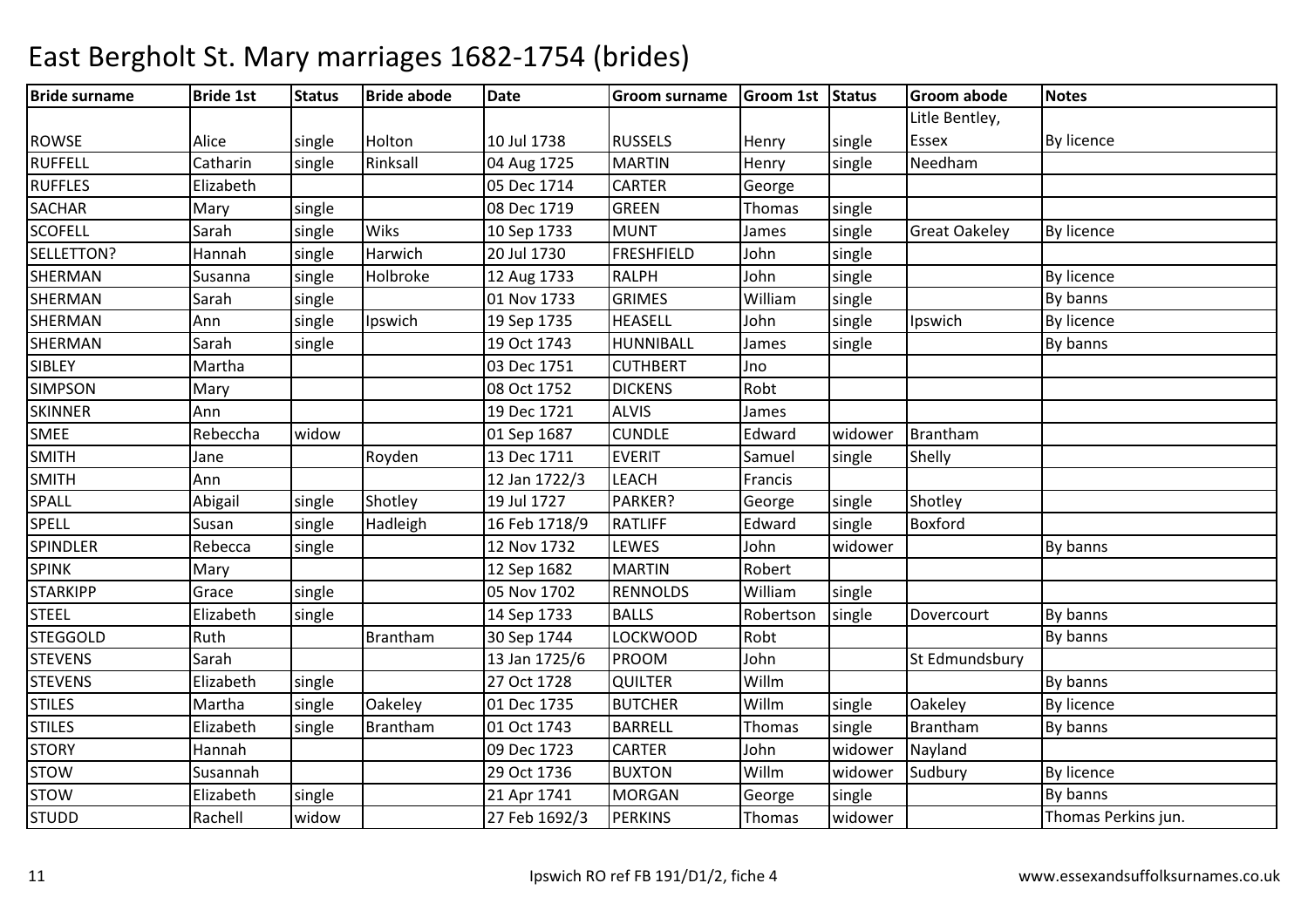#### Bride surnamee Bride 1st Status Bride abode Date Groom surname Groom 1st Status Groom abode Notes SUMMER?Mary single<br>Susan single 05 Oct 174005 Oct 1740 CRACKNALL Joseph<br>19 Apr 1742 HART George single By banns<br>single By banns TAYLORR 19 Apr 1742 HART George single By banns By banns TAYLRRebeccha single 10 Jan 1710/1 MENS Symon widower Royden **THOMPSON** N Mary spinster Wikes, Essex 09 Nov 1736 MANSON John single Horsley By licence TILLET Frances 12 Dec 1700 [FT]INNEBAE Henry LondonMr Henry, Mrs Frances. Worth £600. The groom is a merchantTILLET Ann single 07 Sep 1706 WILLET ThomasMr Thomas Willet, Mrs Ann Tillet. The groom is the Recrt of Toppesfeile [Toppesfield], Essex.TILLET Sarahh | Barfield | 10 Oct 1745 BENIT | Francis | Barfield By banns **TILLETSON** N Rebeccha 10 Jun 1684 TRACY John TRUSLEY Sarahh single Ipswich 101 Jun 1707 COE William m single and single By licence TURNER Elizabeth widowwidow Brantham<br>single m | 07 Oct 1712 | GROVE | George | Ardleigh<br>| 07 Oct 1712 | GROVE | George | Ardleigh TURNERR Sarah single 27 Oct 1724 COLEMAN **COLEMAN** Samuel single<br> **SKEW** Robert single TURNERMary single 17 May 1731 ASKEW Single 17 May 1731 ASKEW W Robert single By licence<br>DIGUAN Les Externalisment of By licence TURNER Ann 09 Jul 1751 DUNINGHAMJos.<br>Saml TURNER Sar. 11 Jan 1753 WEBB Saml VEAZYEliz. **I** Brantham m 08 Jul 1746 MORTELL Edward Brantham By banns VELLUM Mary 28 May 1752 WOOLLARD Kemster VINCENTMilesant single 08 Feb 1726/7 GRIMES JohnJohn single<br>Robert WADEMartha 1 14 Oct 1683 **TURTLE** WARD Ann single 21 Dec 1735 PEACOCK James singleGreenwich, Kent By licence Not clear if the year is 1746/7 or WARD Sarah Ipswich 21 Mar 174\_ SWAINE Wm Ipswich1747/8WARNER Hannah widoww 19 May 1713 RATLIFT Thomas Stoak **WATTS** Mary single 10 Jun 1727MANNING<br>GLY Joseph <mark>single</mark><br>John single **WATTS**  Annn single 19 Aug 1739 GLY John single By banns **WATTS**  Elizabeth widoww | 1999 | DERRIMENT Samuel single | 1999 | By banns WEBBB 10 May 1687 GRIMES Willm Willm widower